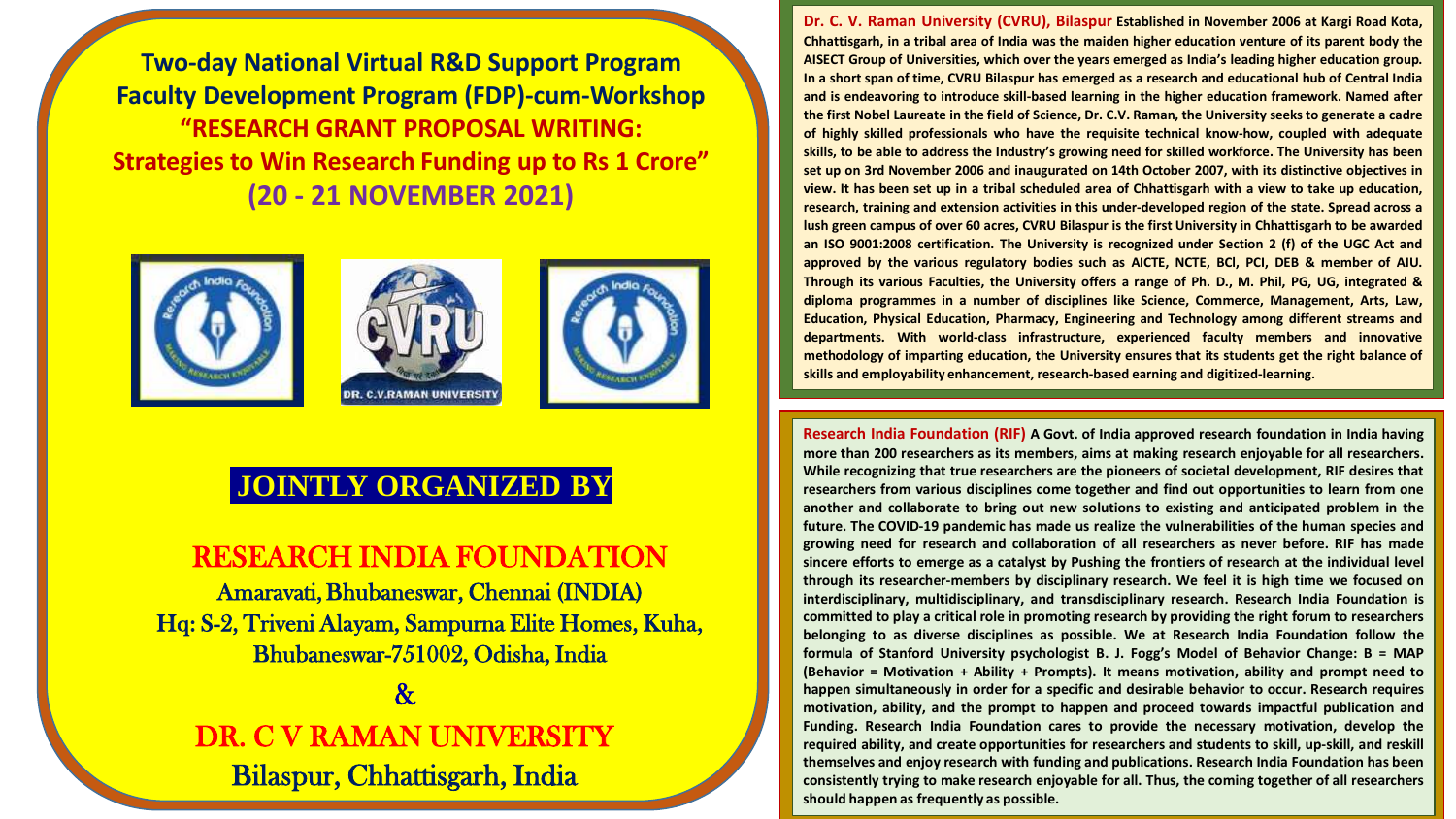#### **Chief Patron**

Prof. Dr. R.P. Dubey, Vice-Chancellor, Dr C V Raman University, Bilaspur, Chhatisgarh, India

#### **Advisors**

Prof. Gurrapu Damodar Vice-Chancellor. Chaitanya Deemed to be University, Warangal, Telangana, India

Dr. D. N. Sansanwal Former Dean, Education. Devi Ahilya Viswa Vidyalaya & Regional Chairman, NAAC; **Visiting Professor of IIM** Indore, India

Dr. Panchanan Mohanty Professor & Head. **Institute of Applied Sciences &** Humanities, GLA University, **UP. India. Executive Board** Member, ICSSR, Govt. of India

Dr. T. N. V. K. V. Prasad Principal Scientist, Institute of Frontier Technology, Acharya N. G Ranga Agricultural University, Tirupati, Andhra Pradesh, India

Prof. (Dr). Ashis kumar Panigrahi Pro-Vice Chancellor, The University of Burdwan, Burdwan, West Bengal. (Recipient of Bharat Sikha Ratna award)













# **Chief Guest**

Dr. Sivaji Chadaram,

**Director International Cooperation Division,** Department of Science and Technology, Government of India.



## **Inaugural Talk of FDP**

Topic -- "Science and Technology Ecosystems in India: Avenues & Opportunities to Faculty and Students"

Date: 20 Nov. 2021 (Saturday) Time: 8.30 AM - 10.30 AM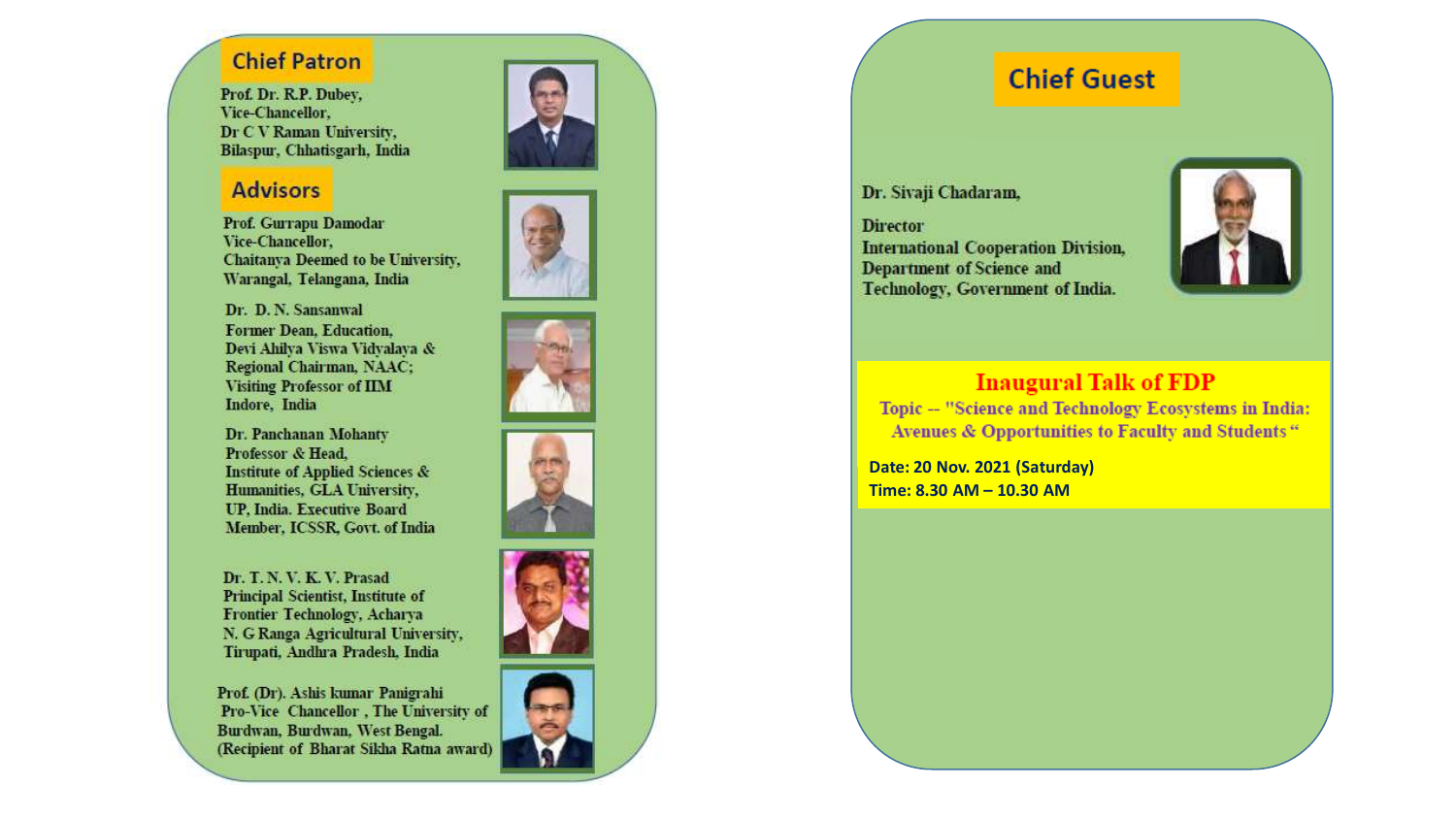# **Resource Persons Chief Convener**



| 20th November 2021                              |                                                                                                              |                                                                                                           |
|-------------------------------------------------|--------------------------------------------------------------------------------------------------------------|-----------------------------------------------------------------------------------------------------------|
| <b>Sessions</b>                                 | <b>Resource Person</b>                                                                                       | <b>Topics for Discussion</b>                                                                              |
| 20th Nov. 2021<br>9:00-10:30 AM                 | Dr. Saroj K. Singh<br>Emeritus Scientist, Ex-Chief Scientist,<br><b>CSIR-IMMT, Bhubaneswar</b>               | A-Z of Research Grant Proposal Writing                                                                    |
| 20 <sup>th</sup> Nov. 2021<br>10:30 AM-12 PM    | Prof. Allam Sriniyasa Rao<br>Professor (Applied Physics),<br><b>Delhi Technological University</b>           | <b>Funding Opportunities for</b><br>Sciences & Applied Sciences<br>(DST & Other Funding Agencies)         |
| 20th Nov. 2021<br>12:00 PM - 1:00 PM            | <b>Prof. Ramesh L Gardas</b><br>Professor (Chemistry)<br>Indian Institute of Technology Madras               | Tips on Writing Research Proposals for<br><b>International Funding</b>                                    |
|                                                 | <b>LUNCH HREAK</b>                                                                                           |                                                                                                           |
| 20 <sup>th</sup> Nov. 2021<br>200 PM - 3:30 PM  | <b>Prof. Goutam Ghosh</b><br>Vice-Chancellor, GIET University,<br>Gunupur, Odisha                            | Research Funding for Biotechnology<br>and Life Sciences<br>(DBT & Other Funding Agencies)                 |
| 20 <sup>th</sup> Nov. 2021<br>3:30 PM - 5:00 PM | Dr Munirathinam Nethaji<br><b>Chief Research Scientist.</b><br>Indian Institute of Science (IISc), Bangalore | Industrial Research Funding &<br>Funding for Engineering & Technology<br>(DSIR/CISR/CII & Other Agencies) |



| 21 <sup>st</sup> November 2021   |                                                                                                                                                                        |                                                                                                                  |
|----------------------------------|------------------------------------------------------------------------------------------------------------------------------------------------------------------------|------------------------------------------------------------------------------------------------------------------|
| <b>Sessions</b>                  | Resource Person <b>ELIDER</b>                                                                                                                                          | <b>Topics for Discussion</b>                                                                                     |
| 21st Nov. 2021<br>9:00-10:00 AM  | Dr. Biswajit Dalai<br><b>Asst. Professor, Physics</b><br><b>GIET University, Guaupur, Odisha</b>                                                                       | <b>AICTE Research Funding for</b><br>Engineering, Sciences and Humanities Faculty                                |
| 21st Nov. 2021<br>10:00-11:30 AM | <b>Prof. R. P. Kaushik</b><br>Chancellor, ICFAI University;<br>Former Professor, JNU; former<br>Ambassador to Turkmenistan:<br>Ex-UGC Member, Govt. of India           | <b>Strategies to Write Winnable</b><br>Research Proposals for UGC Major &<br><b>Minor Projects</b>               |
| 21* Nov. 2021                    | <b>Prof. D. N. Sansanwal</b><br>11:30 AM-1:00 PM Former Dean, Education, Devi Ahilya Viswa<br>Vidyalaya & Regional Chairman, NAAC;<br>Visiting Professor of IIM Indore | <b>Research Proposal Writing for UGC STRIDE</b><br><b>Funding Scheme</b><br>(Transdisciplinary Research Funding) |
|                                  | <b>LUNCH BREAK</b>                                                                                                                                                     |                                                                                                                  |
| 21* Nov. 2021<br>2 PM-3:00 PM    | <b>Frof. Privanka Tripathy</b><br><b>School of Humanities &amp;</b><br><b>Social Sciences, IIT PATNA</b>                                                               | <b>Research Funding for</b><br>Social Sciences & Humanities<br>(ICSSR Funding)                                   |
| 21st Nov. 2021<br>3 PM-4:30 PM   | <b>Prof. L. Gopichandran</b><br>(AIIMS, New Delhi)                                                                                                                     | Research Funding for Health Sciences<br>(Allopathy, AYUSH & Nursing)                                             |

**Dr. Rakesh Kumar Yadav Associate Professor, Department of Chemistry, Dr. C. V. Raman University, Chhattisgarh**



#### **Conveners**



**Dr. Vijayalakshmi Kakulapati Professor and Associate Dean (R&D), Department of IT, Sreenidhi institute of science and Technology, Hyderabad, Telangana**

#### **Dr. T. Milton**

**DEAN - Tourism & Hospitality Management, Bharath Institute of Higher Education & Research,173, Agaram Road, Selaiyur, Chennai Dr Sudharani Banappagoudar Professor, School of Nursing Sciences, ITM University, Gwalior, Madhya Pradesh Dr. Parthasarathi Pattnayak Assistant Professor, School of Computer Applications, KIIT University, Bhubaneswar, Odisha Dr Sarita Sharma Reader in CTE, Ex-Dean & HoD IASE Deemed to be University, Sardarshahar, Rajasthan Dr. Arabati Pradeep Kumar Associate Professor, Department of English,** 

**Anurag University, Hyderabad, Telangana Dr. Srikanta Palei Post-Doc Scholar, School of Energy and Chemical Engineering, UNIST, Republic of Korea**

#### **Dr. K. Kavita**

**Associate professor, Department of Mathematics, Bvrithyderabad college of engineering for women, JNTU, Hyderabad, Telangana**

#### **Dr Raji Ramesh**

**Associate Professor, HOD, Department of English, S.K Somaiya college of Arts, Science and Commerce, Mumbai Dr. Bibha Rani Nath HoD (Education), Janata College, Gauhati University, Guwahati., Assam Dr. Walter Hugh Parker Assistant Professor in French, Department of English and Foreign Languages, SRM University, Ramapuram Campus, Chennai, Tamilnadu Dr. Jagan Mohan Rao Assistant Professor, Department of English, Shaqra University, Kingdom of Saudi Arabia**

**Dr. Mohammad Irshad Hussain Assistant Professor, Department of Teacher Education, Halim Muslim PG College, Kanpur, UP Dr. Vijaya Lakshmi Nurukurti Assistant Professor, Department of English, Gayatri Vidya Parishad College of Engineering ( Autonomous), Visakhapatnam, AP**